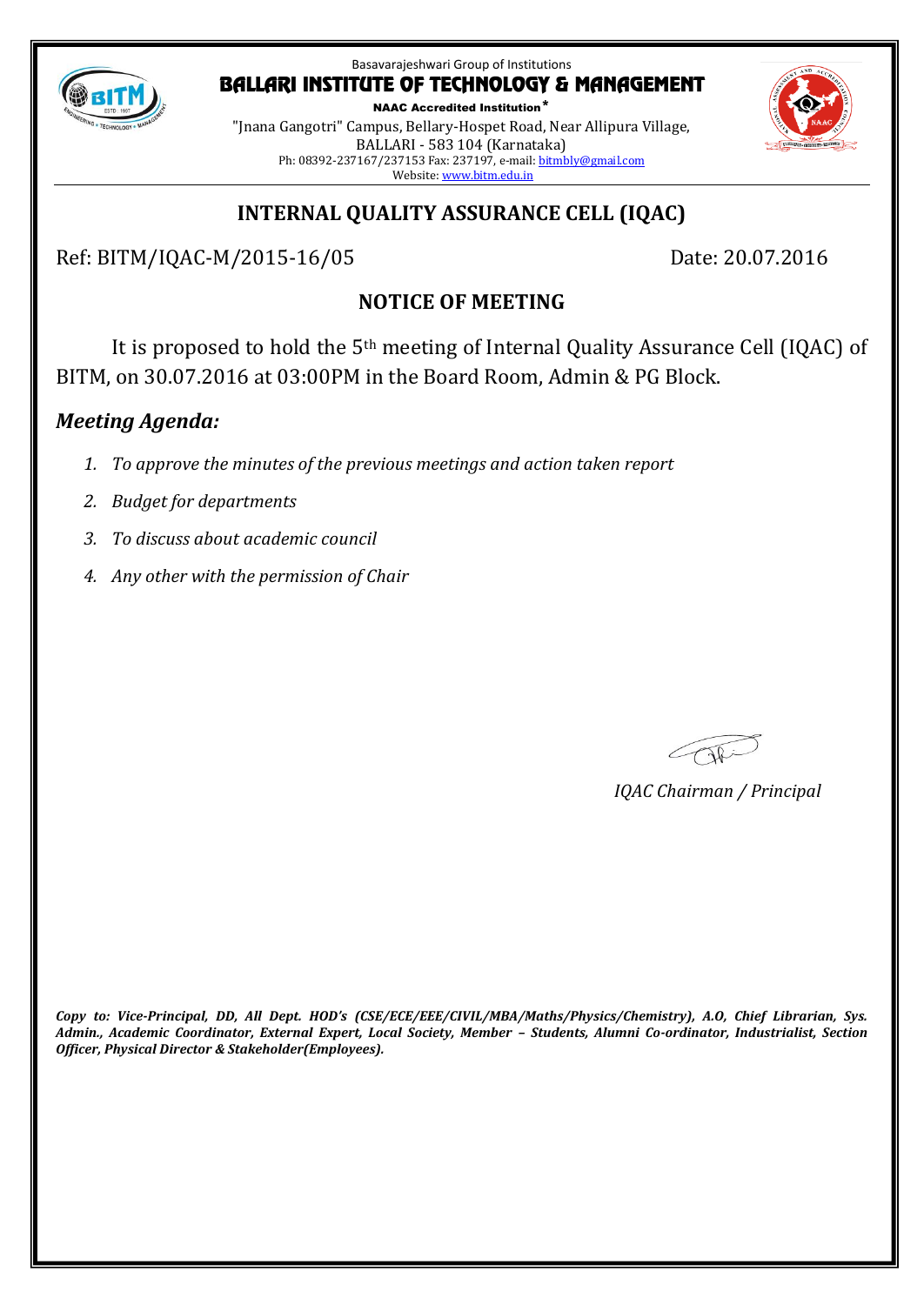

NAAC Accredited Institution\* "Jnana Gangotri" Campus, Bellary-Hospet Road, Near Allipura Village, BALLARI - 583 104 (Karnataka) Ph: 08392-237167/237153 Fax: 237197, e-mail[: bitmbly@gmail.com](mailto:bitmbly@gmail.com) Website[: www.bitm.edu.in](http://www.bec-bellary.com/)



### **Proceedings of the 5th Internal Quality Assurance Cell(IQAC) committee meeting held on 30.07.2016 at 03:00PM in the Board Room, Admin & PG Block, @ BITM – Ballari**

### **Members Present:**

| S.No            | <b>Name</b>                                            | <b>Designation</b>      |
|-----------------|--------------------------------------------------------|-------------------------|
| $\mathbf 1$     | Dr. V. C. Patil - Principal                            | Chairman                |
| $\overline{2}$  | Prof. Prithviraj. Y. J - Deputy Director               | <b>Managing Trustee</b> |
| $\overline{3}$  | Dr. R. N. Kulkarni - HOD-CSE                           | Member                  |
| 4               | Dr. U. Eranna - HOD-ECE                                | Member                  |
| 5               | Dr. B. S. Khened - HOD-EEE                             | Member                  |
| $\overline{6}$  | Dr. Yadavalli Basavaraj - HOD-ME                       | Member                  |
| $\overline{7}$  | Dr. K. S. R. Sridhar - Vice-Principal, HOD-Mathematics | Member                  |
| 8               | Dr. T. Machappa - HOD-Physics                          | Member                  |
| 9               | Dr. Suresh - HOD-Chemistry                             | Member                  |
| 10              | Dr. H. Mahabaleswara - HOD-Civil                       | Member                  |
| 11              | Dr. G. P. Dinesh - DEAN - MBA                          | Member                  |
| 12              | Mr. P. Amareshayya - Administrative Officer            | Member                  |
| 13              | Mr. Jaffar Basha - Chief Librarian                     | Member                  |
| 14              | Mr. Anand Krishna Murthy - System Admin.               | Member                  |
| 15              | Prof. Phani Ram Prasad - Academic Co-ordinator         | Member                  |
| 16              | Dr. Mohan Kumar - Member                               | <b>External Expert</b>  |
| 17              | Prof. K. H. Harikumar - Member                         | <b>Local Society</b>    |
| 18              | Mr. Nagesh - Industrialist                             | Member                  |
| 19              | Mr. L. Raghunath - Section Officer                     | Member                  |
| 20              | Mr. Ashok Bhupal - Physical Director                   | Member                  |
| 21              | Mr. Badrinath Deshpande - Stakeholder                  | Member                  |
| 22              | Mr. Mallikarjuna A - Co-ordinator                      | Alumni                  |
| $\overline{23}$ | Ms. Harika - Student                                   | Member                  |
| $\overline{24}$ | Mr. Tanveer Ahmed - Student                            | Member                  |
| 25              | Dr. N. Gururaj - Coordinator                           | <b>Member Secretary</b> |

Following discussion were made in the meeting:

## *1. To approve the minutes of the previous meetings and action taken report*

Members unanimously approved minutes of the previous meetings along with action taken report.

#### *2. Budget for departments*

All members and stakeholders informed that, the budget proposal for 2016-17 is being forwarded to the principal.

## *3. To discuss about academic council*

Prof. Phaniram Prasad, academic coordinator informed the calendar events of VTU and the institution for the Odd semester of 2016-17

Members have suggested that the academic calender should also include slots for conducting conference / FDP / extra curricular activities.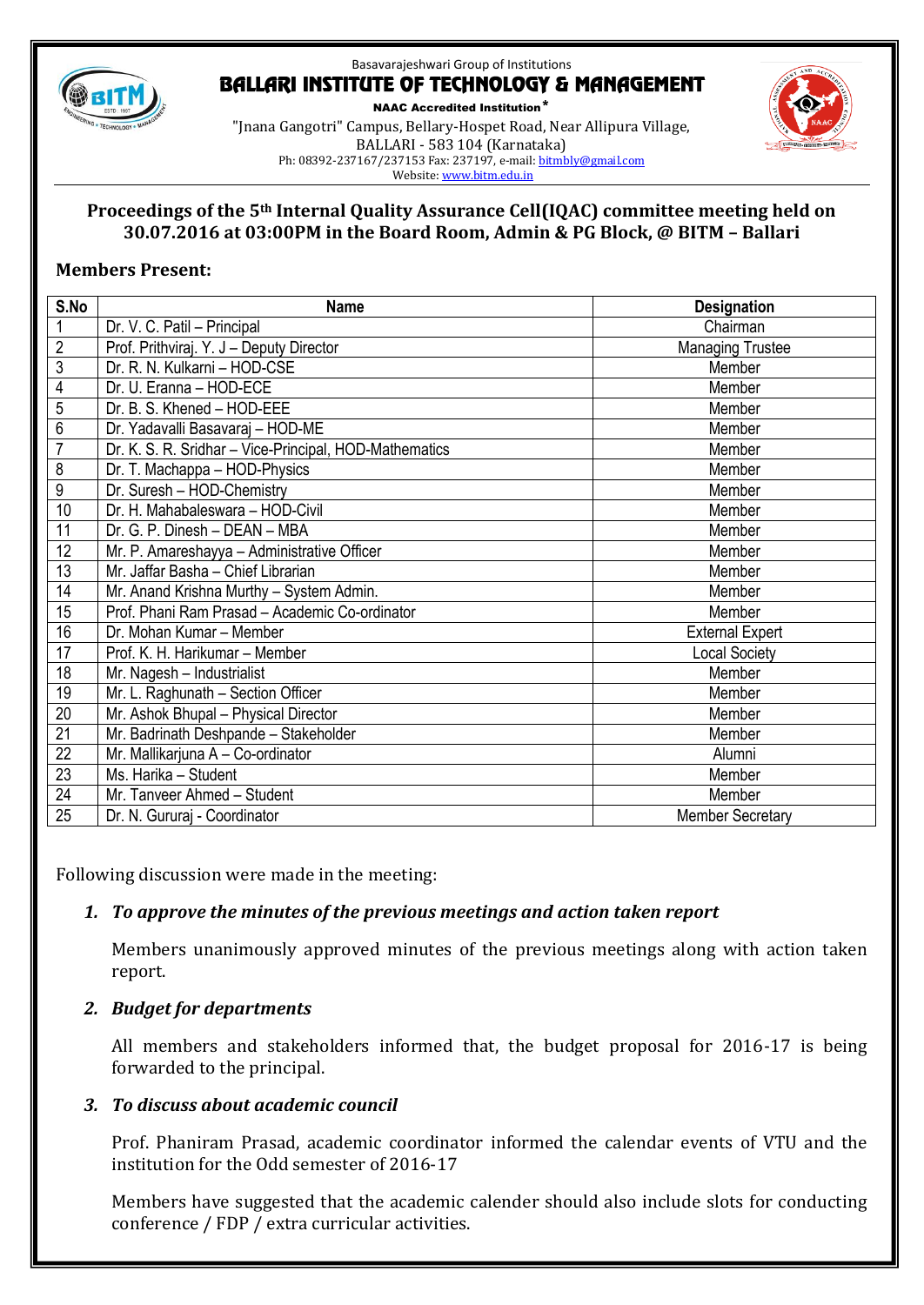

NAAC Accredited Institution\* "Jnana Gangotri" Campus, Bellary-Hospet Road, Near Allipura Village, BALLARI - 583 104 (Karnataka) Ph: 08392-237167/237153 Fax: 237197, e-mail: <u>bitmbly@gmail.com</u> Website[: www.bitm.edu.in](http://www.bec-bellary.com/)



*4. Any other with the permission of Chair*

*------*

Meeting ended with vote of thanks to the Chair.

 *Member Secretary IQAC Chairman Dr. N. Gururaj / Prof. Mathematics Dr. V. C. Patil / Principal*

OF